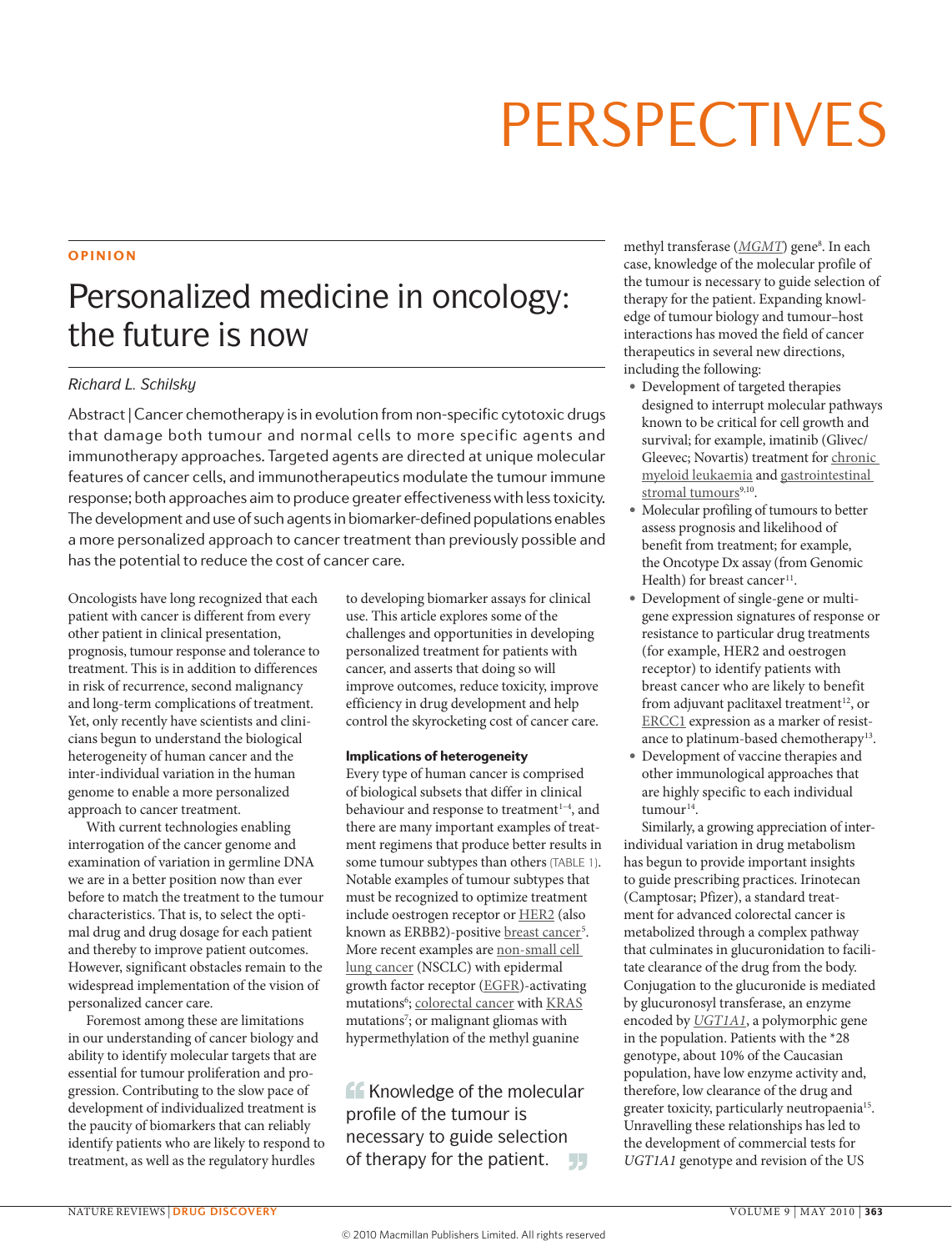### PERSPECTIVES

| Tumour type         | <b>Biomarker</b>            | Potential clinical use                                             |
|---------------------|-----------------------------|--------------------------------------------------------------------|
| <b>Breast</b>       | Steroid hormone receptors   | Select hormone therapy                                             |
| <b>Breast</b>       | HER <sub>2</sub>            | Select trastuzumab use                                             |
| <b>Breast</b>       | Oncotype Dx gene profile    | Assess prognosis; select<br>chemotherapy                           |
| Colon               | <b>KRAS</b> mutation status | Guide EGFR-specific antibody use                                   |
| Colon               | Microsatellite instability  | Assess prognosis or utility of<br>5-fluoruracil adjuvant treatment |
| Non-small cell lung | <b>EGFR</b> mutation        | Guide selection or use of EGFR<br>tyrosine kinase inhibitors       |
| Non-small cell lung | ERCC1                       | Select platinum-based<br>chemotherapy                              |
| Glioblastoma        | <b>MGMT</b> methylation     | Guide temozolomide use                                             |
| Melanoma            | BRAF V600E mutation         | Select therapy                                                     |

EGFR, epidermal growth factor receptor; ERCC1, excision repair cross-complementation group1; HER2, also known as ERBB2; MGMT, methyl guanine methyltransferase.

Food and Drug Administration (FDA) label for irinotecan to recommend initiating treatment at a reduced dose for patients with the \*28 genotype.

More recently, increasing attention has been paid to the pharmacogenetics of tamoxifen, a highly effective drug for the treatment and prevention of breast cancer. Tamoxifen is metabolized by cyto-chrome P450 2D6 ([CYP2D6\)](http://www.ncbi.nlm.nih.gov/gene/1565?ordinalpos=1&itool=EntrezSystem2.PEntrez.Gene.Gene_ResultsPanel.Gene_RVDocSum) to biologically active metabolites: 4-OH tamoxifen and endoxifen. CYP2D6 is involved in the metabolism of many commonly used drugs and, like *UGT1A1*, the gene is polymorphic in the population, yielding groups of patients who are limited or extensive metabolizers of tamoxifen<sup>16</sup>. Slow metabolizers may be at increased risk of cancer progression when receiving tamoxifen therapy<sup>17</sup> and alternative treatments, such as aromatase inhibitors, might be preferred in such individuals. Whether or not women should routinely be tested for *CYP2D6* genotype before receiving tamoxifen is a matter of ongoing debate, but the controversy illustrates the importance of the need for better understanding of the genetics of drug metabolism before assuming that all patients will benefit from treatment to the same extent.

### Biomarkers and clinical trial design

A better understanding of cancer biology and drug metabolism has enormous potential to improve the efficiency of drug development. The clinical development of gefitinib (Iressa; AstraZeneca) for treating NSCLC illustrates both the challenges and opportunities in the development of targeted therapies for cancer.

In the case of gefitinib, the target (EGFR) was known and ample preclinical and early clinical data existed to indicate that the target was inhibited at pharmacologically achievable drug concentrations that were clinically tolerable. Initial clinical trials showed promising, even dramatic, results in some patients<sup>18</sup> and the drug received marketing approval in the United States of America according to the accelerated approval pathway.

Subsequently, large-scale, prospective, randomized Phase III trials failed to confirm the clinical benefit of gefitinib when added to standard chemotherapy for advanced NSCLC19,20 and marketing approval for the drug was effectively withdrawn in the United States and Europe. All of these actions occurred before the recognition of the importance of activating EGFR mutations to identify individuals who are likely to benefit from treatment with this class of agents<sup>6</sup>, and more recent studies have confirmed the importance of tumour genotyping to identify likely responders<sup>21</sup>. Indeed, the weight of such evidence was sufficient for European regulatory authorities to once again license gefitinib for marketing for the treatment of patients with advanced NSCLC who have an activating mutation of the EGFR tyrosine kinase.

Contrast the clinical development of gefitinib to that of trastuzumab (Herceptin; Genentech) — a molecule that also inhibits EGFR pathway signalling but the development of which was restricted to study of patients with *HER2* overexpression — and the value of having a validated biomarker to improve the efficiency of drug development becomes clear.

### Many ways to fail

Despite these important advances in understanding tumour biology and using biomarkers to identify and select patients who are likely to benefit from or be resistant to treatment, there remain few examples of clinically useful biomarkers that can identify drug sensitivity and predict clinical benefit. Indeed, clinically useful biomarkers, such as HER2 and KRAS, are far more useful to identify patients who are unlikely to respond to treatment. Why is it so difficult to identify positive predictive biomarkers? Once again, the challenge lies primarily in understanding the heterogeneity of cancer and the plasticity of the cancer genome (BOX 1).

Tumours with drug-sensitizing mutations can simultaneously harbour or develop drug resistance mutations as in the case of the EGFR T790M mutation<sup>22</sup>, or there may be downstream pathway-activating mutations as in the case of KRAS<sup>23</sup>. Activation of a parallel pathway that circumvents a pharmacological block is known to occur as in the case of MET amplification, thereby causing resistance to small-molecule EGFR inhibitors<sup>24</sup>. In addition, pathway blockade can result in feedback upregulation of the pathway to overcome the block<sup>25</sup>.

The opportunities for biomarker-directed drug development are exciting, offering the potential to limit enrolment of candidates for clinical studies to those most likely to benefit from the treatment under study. This enables the design of studies that demonstrate larger effects, but with smaller numbers of patients required<sup>26</sup>. However, the risks associated with this approach are considerable. An invalid biomarker (for example, EGFR expression for cetuximab (Erbitux; Bristol-Myers Squibb, Merck Serono, ImClone Systems)); a suboptimal technology to assess the biomarker (for example, immunohistochemistry rather than fluorescence *in situ* hybridization to assess HER2); or a technically difficult assay that provides inconclusive or unreliable results can all confound the clinical trial design. Therefore, confidence in the biological relevance of the marker and extensive analytical validation of biomarker assays are required to move forward.

### Regulatory challenges

Biomarker-driven clinical trials also introduce regulatory challenges when the aim is to co-develop a biomarker assay with the drug. This is because both the test and the drug must meet regulatory standards for marketing approval and clinical use. Within the FDA, review of *in vitro* diagnostic tests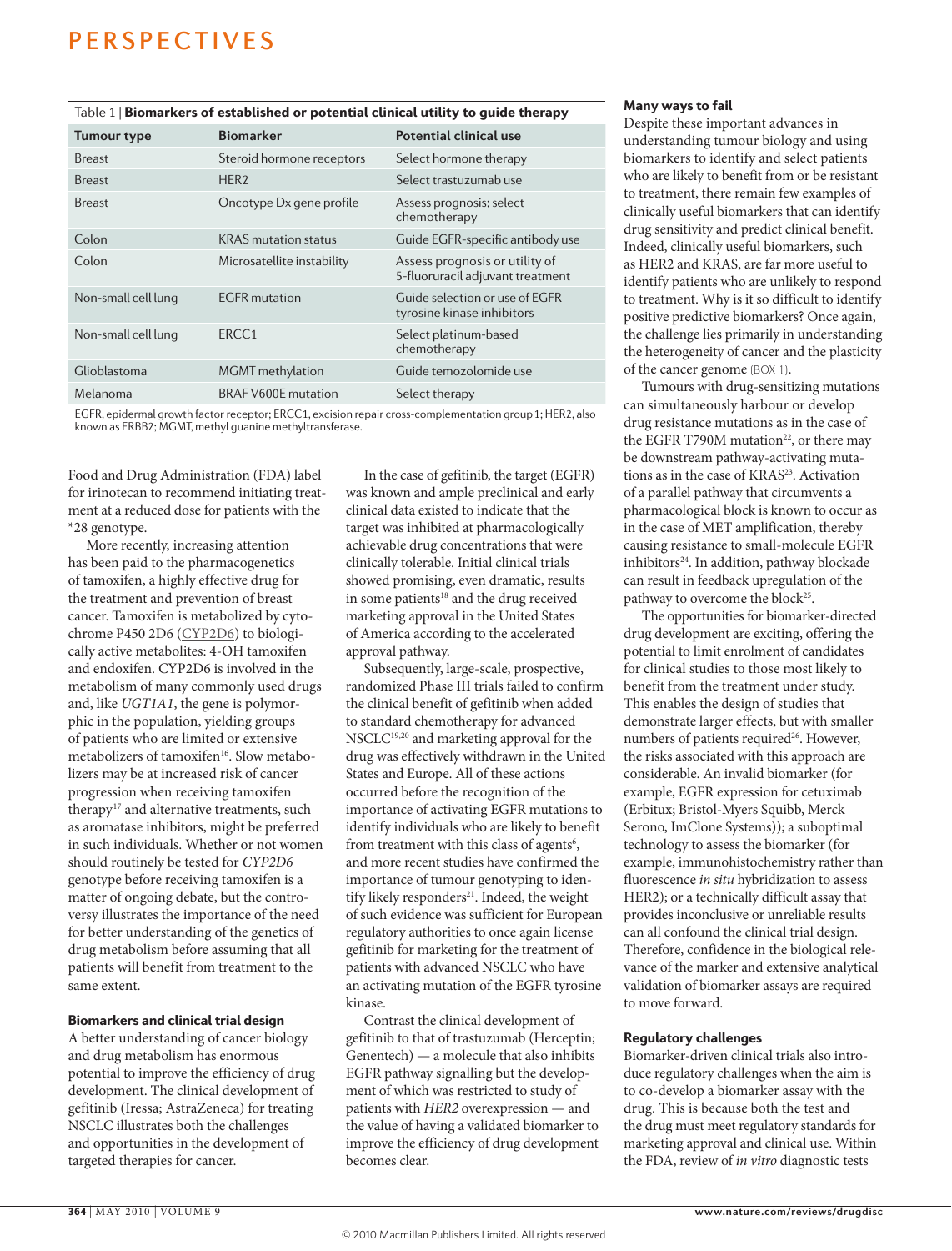### **PFRSPFCTIVES**

### Box 1 | Potential mechanisms of resistance to targeted therapies

The mechanisms listed below contribute to the challenges in identifying clinically useful biomarkers that can be used to select patients who are most likely to benefit from or be resistant to treatment:

- • Mutation at drug binding site
- • Downstream pathway mutation and/or activation
- Feedback upregulation of target
- • Parallel pathway activation
- Pharmacological resistance

and drugs occur in different divisions of the agency (that is, the Center for Devices and Radiological Health, and the Center for Drug Evaluation and Research, respectively) that apply separate review processes and have different approval standards. Investigators and sponsors may find it challenging to design clinical trials that are acceptable to both divisions and to provide conclusive evidence of the safety and effectiveness of both the test and the drug.

Recently, a group of clinical investigators, scientists, drug developers and regulatory experts, convened by the Brookings Institution, proposed a novel strategy for drug and biomarker co-development designated "Targeted Approval" (*[Accelerating](http://www.brookings.edu/~/media/Files/events/2009/0914_clinical_cancer_research/Panel3 ApresFINAL.pdf)  [Development and Approval of Targeted](http://www.brookings.edu/~/media/Files/events/2009/0914_clinical_cancer_research/Panel3 ApresFINAL.pdf)  [Cancer Therapies](http://www.brookings.edu/~/media/Files/events/2009/0914_clinical_cancer_research/Panel3 ApresFINAL.pdf)*; see Further Information). The objective of this approach is to facilitate the accelerated development and approval of a cancer therapy that is used in a population defined by a specific biomarker test.

The proposed criteria for targeted approval are that the drug must be indicated for use in cancer treatment; the assay must be analytically validated; and the drug must demonstrate, in a population defined by the test, a prespecified statistically significant change in a clinical end point that is reasonably likely to predict clinical benefit. Under such circumstances, it is proposed that the FDA would approve the drug for use in the population identified by the biomarker test, as well as approve the test for identifying the patient population for treatment with the drug. However, the caveat of approval of the assay is that the test has not been proved useful to identify patients with expected lack of benefit from the drug. Post-marketing studies would be necessary and required to establish the utility of the test and the drug in the biomarker-negative population. The Brookings Institution panel proposed that, in these circumstances, reimbursement by insurers for off-label use of the drug would not occur until completion of the post-marketing studies. At present,

it is not clear whether or not this proposal will be accepted by the FDA, or any other regulatory authority. What is clear is that revisions to regulatory policies and procedures are essential to enable a more rapid development of targeted anticancer therapies and the biomarker assays that are essential for their optimal use.

### personalized care to reduce cost

The use of biomarkers to identify patients who are most likely to respond or be resistant to treatment has significant cost implications as well. The NCIC Clinical Trials Group BR.21 trial demonstrated the clinical utility of erlotinib (Tarceva; Genentech, OSI Pharmaceuticals) in the treatment of advanced NSCLC<sup>27,28</sup>. The trial, which found an improvement in median overall survival of 2 months for erlotinib treatment compared with placebo, led to the marketing approval of the drug in the United States and other countries. An economic analysis conducted as part of the clinical trial assessed resource utilization by patients in the trial and determined that the incremental cost-effectiveness ratio for erlotinib treatment was CA\$94,638 per life-year gained. However, subgroup analyses revealed that the drug is much more cost-effective if used in non-smokers or in patients whose tumours have a high EGFR copy number<sup>28</sup>.

The clinical development and use of cetuximab further illustrates the complexity and value of biomarker-based drug development. Perhaps based on the experience with trastuzumab, initial clinical trials with cetuximab were limited to patients with *EGFR*-overexpressing colorectal tumours. Indeed, the FDA-approved label for cetuximab limits its use to this patient population. Post-marketing studies demonstrated similar activity of cetuximab in patients with low or non-expressing tumours, suggesting that the level of *EGFR* expression was irrelevant to the clinical effectiveness of the drug.

Recently, a series of studies have clearly demonstrated that colorectal tumours that harbour KRAS mutations fail to respond to cetuximab and related treatments, and that patients with KRAS-mutated tumours do not benefit from such treatment<sup>29-32</sup>. These findings led the American Society of Clinical Oncology to issue a provisional clinical opinion recommending against the use of EGFR-directed monoclonal antibodies in patients whose colorectal tumours harbour  $KRAS$  mutations<sup>33</sup> — a recommendation recently accepted by regulatory authorities in the United States and in Europe.

The revised drug labelling translates into a more limited commercial market for these drugs, and a recent estimate suggests that the US health-care system could save as much as US\$700 million annually in drug costs by limiting the use of these drugs to patients with KRAS wild-type tumours<sup>34</sup>. A formal economic analysis of cetuximab treatment in patients with advanced colorectal cancer demonstrated an incremental cost-effectiveness ratio of cetuximab treatment compared with best supportive care of CA\$199,742 per life-year gained<sup>35</sup>. This could be reduced to CA\$120,061 by limiting use of the drug to patients with KRAS wild-type tumours.

Recent data suggest that colorectal tumours with [BRAF](http://www.ncbi.nlm.nih.gov/gene/673?ordinalpos=5&itool=EntrezSystem2.PEntrez.Gene.Gene_ResultsPanel.Gene_RVDocSum) or phosphatase and tensin homolog [\(PTEN\)](http://www.ncbi.nlm.nih.gov/gene/5728?ordinalpos=2&itool=EntrezSystem2.PEntrez.Gene.Gene_ResultsPanel.Gene_RVDocSum) mutations are

### Box 2 | Challenges of the targeted therapy era

As more epigenetic targets are identified, and with more than 800 anticancer therapeutics in clinical development, the obstacles to targeted therapy include the following:

- • More drugs
- • More diseases
- • More use of placebo controls
- • More use ofrandomized screening trials
- • Longertime to reach end points
- • More expensive documentation
- Multiple effective lines of therapy
- Greater regulatory complexity